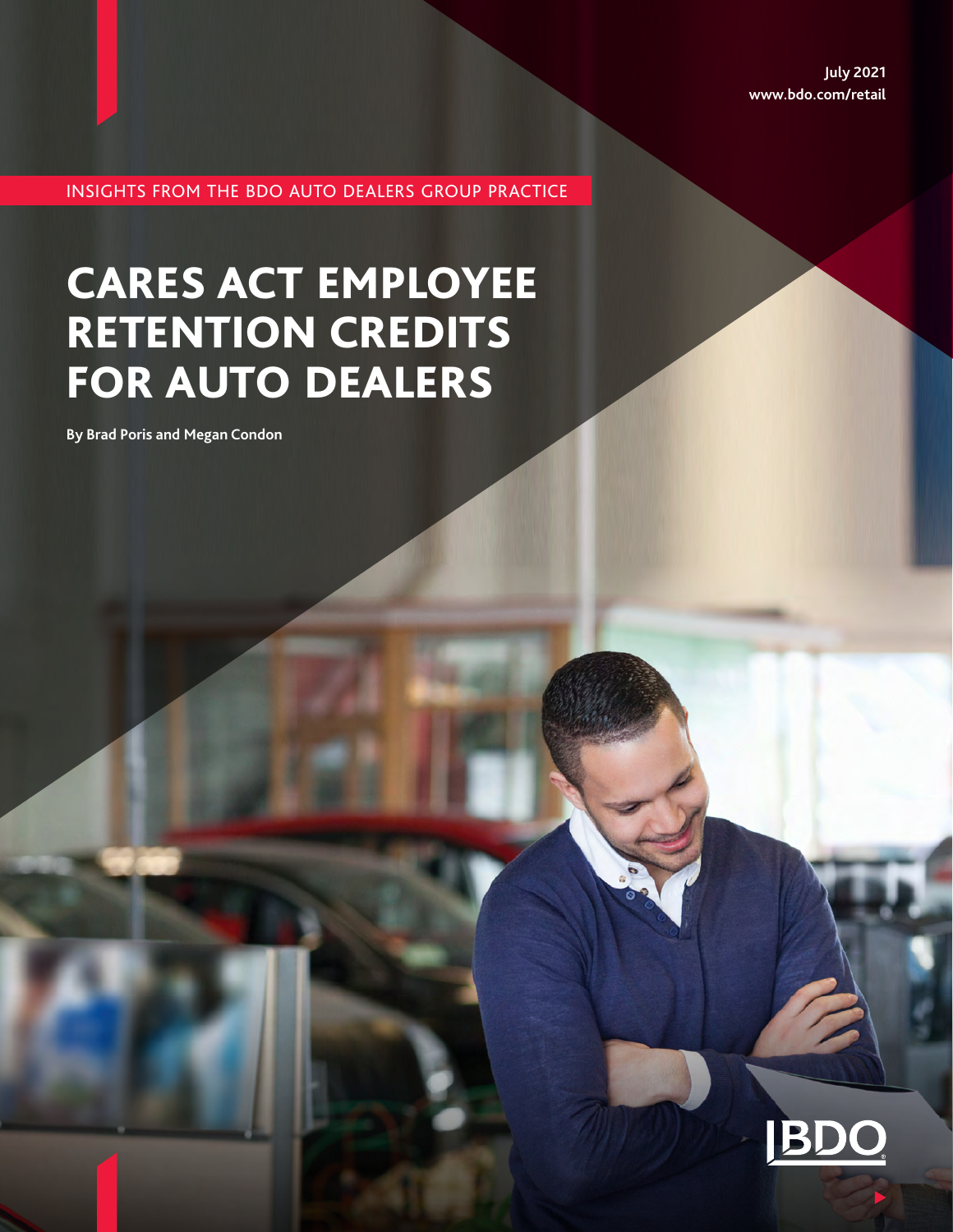

Many dealerships in the auto industry were forced to close their operations as a result of the coronavirus pandemic while others were forced to severely limit their offerings. One way to continue to pursue your organization's objectives is to ensure that you are still able to function, even if only in a limited capacity.

The government has supported auto dealerships and the continuation of their services with the passage of the CARES Act in March 2020, which includes the Paycheck Protection Program (PPP) and the Employee Retention Credit (ERC). Under the CARES Act, companies could take advantage of either the PPP or the ERC, but not both. In welcome news for auto dealers, the Consolidated Appropriations Act of December 2020 (Relief Act) **and American Rescue Plan Act, H.R. 1319 retroactively eliminates the limitation and extends and enhances the ERC through the end of 2021**.

The ERC is one of the most beneficial provisions of the Relief Act relevant to auto dealers. If you did not consider the ERC in 2020, or were not eligible to consider the ERC because you took a PPP loan, the retroactive ability to benefit from both PPP loans and the ERC is a powerful reason to consider the ERC for 2020. Looking ahead to 2021, the enhanced amount of the credit for wages paid for all four quarters of 2021 provides yet another strong reason to consider the ERC.

( 介 )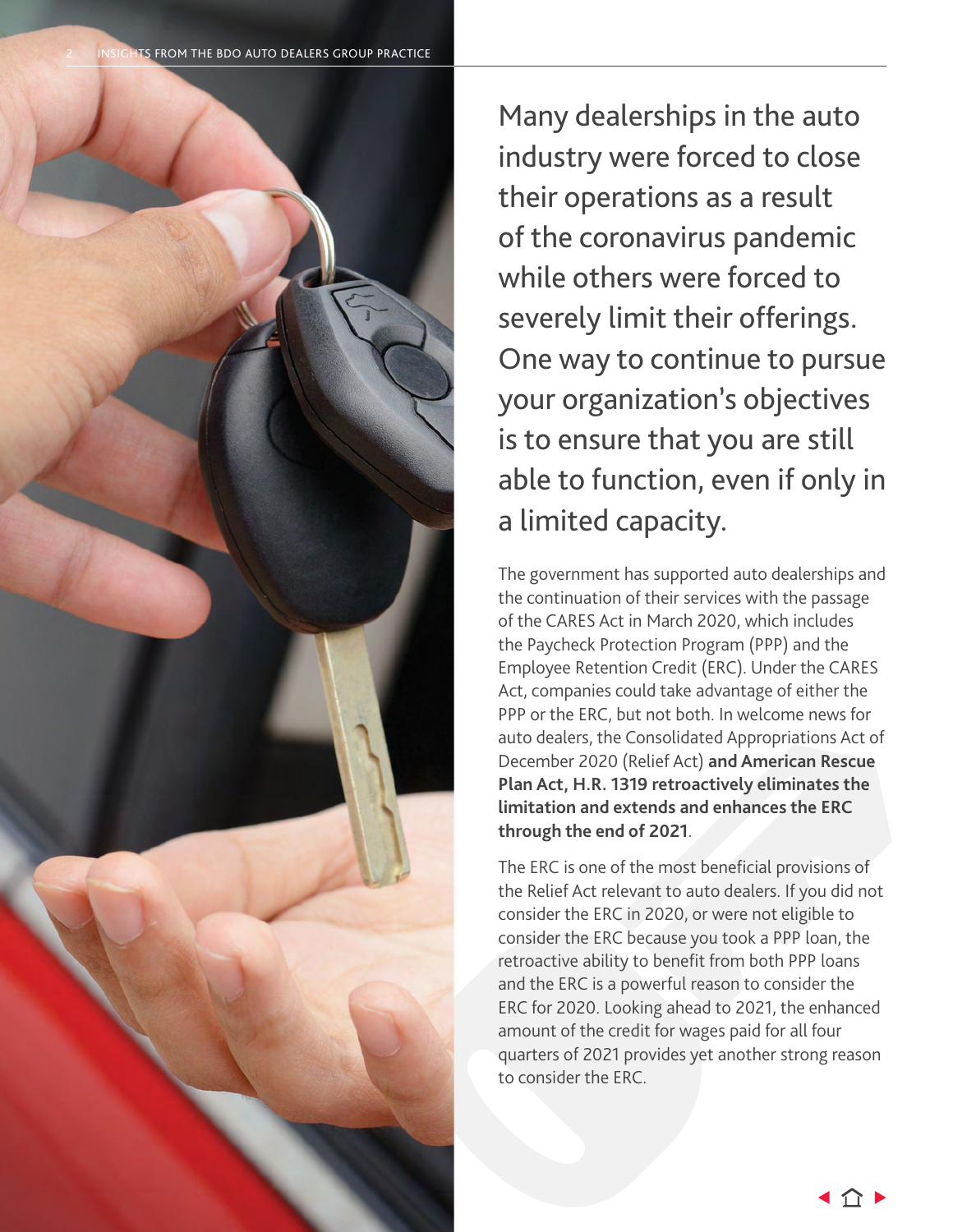#### **WHAT IS THE ERC?**



The ERC is a refundable payroll tax credit for wages paid and health coverage provided by an employer whose operations were either fully or partially suspended due to a COVID-19-

related governmental order or that experienced a significant reduction in gross receipts. The ERC can be claimed quarterly to help offset the cost of retaining employees. Employers may use ERCs to offset federal payroll tax deposits, including the employee FICA and income tax withholding components of the employer's federal payroll tax deposits. Unlike the PPP, which was on a first come first serve basis, the ERC can be claimed up to three years from the date in which your quarterly payroll return was filed.

#### **WHO IS ELIGIBLE FOR THE ERC?**



To claim the ERC in any given calendar quarter, auto dealers must meet one of the following criteria during that quarter:

- $\triangleright$  Operations were fully or partially suspended as a result of orders from a governmental authority limiting commerce, travel or group meetings due to COVID-19; or
- $\blacktriangleright$  The organization experienced a significant decline in gross receipts during the calendar quarter compared to 2019. Specifically, for 2020, gross receipts for the 2020 quarter decline more than 50% when compared to the same 2019 quarter. Eligibility for the credit continues through the 2020 quarter in which gross receipts are greater than 80% of gross receipts in the same 2019 quarter.
- $\triangleright$  For 2021 the gross receipts eligibility threshold for employers is reduced from a 50% decline to a 20% decline in gross receipts for the same calendar quarter in 2019 and a safe harbor is provided allowing employers to use prior quarter gross receipts compared to the same quarter in 2019 to determine eligibility.
- $\blacktriangleright$  Employers not in existence in 2019 may compare 2021 quarterly gross receipts to 2020 quarters to determine eligibility

**BDO Insight:** Aggregation rules apply to determine whether entities under common control are treated as a single employer. The ERC has not adopted the same affiliation waivers as the Paycheck Protection Program, so auto dealers with more than one location may have to aggregate gross receipts across the group when determining whether they can demonstrate the necessary reduction.

### **CAN YOU CLAIM THE ERC IF YOU RECEIVE A PPP LOAN?**



Yes! As described above, one of the most favorable provisions in the new law allows taxpayers to both receive PPP loans and claim the ERC. This overlap was not permitted when

the CARES Act was originally enacted, and companies in need of cash infusions during 2020 more frequently turned to PPP loans as a source of funds rather than the ERC. Importantly, the new law makes the ability to claim the ERC and receive PPP loans retroactive to March 12, 2020. As a result, companies that received PPP loans in 2020 (and/or will receive new loans in 2021) can now explore potential ERC credits for 2020 and 2021.

### **WHAT WAGES QUALIFY FOR THE ERC?**

The answer depends on an organization employee count. Eligible companies that are considered large employers can only claim the ERC for wages paid to employees for the time they are **not** 

**providing services**. This aligns with the purpose of the ERC, which is to encourage employers to retain and compensate employees during periods in which businesses are not fully operational.

Smaller eligible companies may claim a credit for **all wages** paid to employees. The Relief Act increases the threshold used to determine large employer status for 2021 claims to an employee count of more than 500 (for 2020 it is more than 100). This favorable change broadens the number of eligible auto dealers that can claim the ERC for all wages paid to employees, including wages paid to employees who are providing services. Importantly, qualified healthcare expenses count as wages.

**BDO Insight:** If you furloughed your employees but continue to pay their health insurance, you can claim the ERC. Furloughed employees do not have to receive wages—health care expenses alone qualify as wages for purposes of the ERC.

( 行 )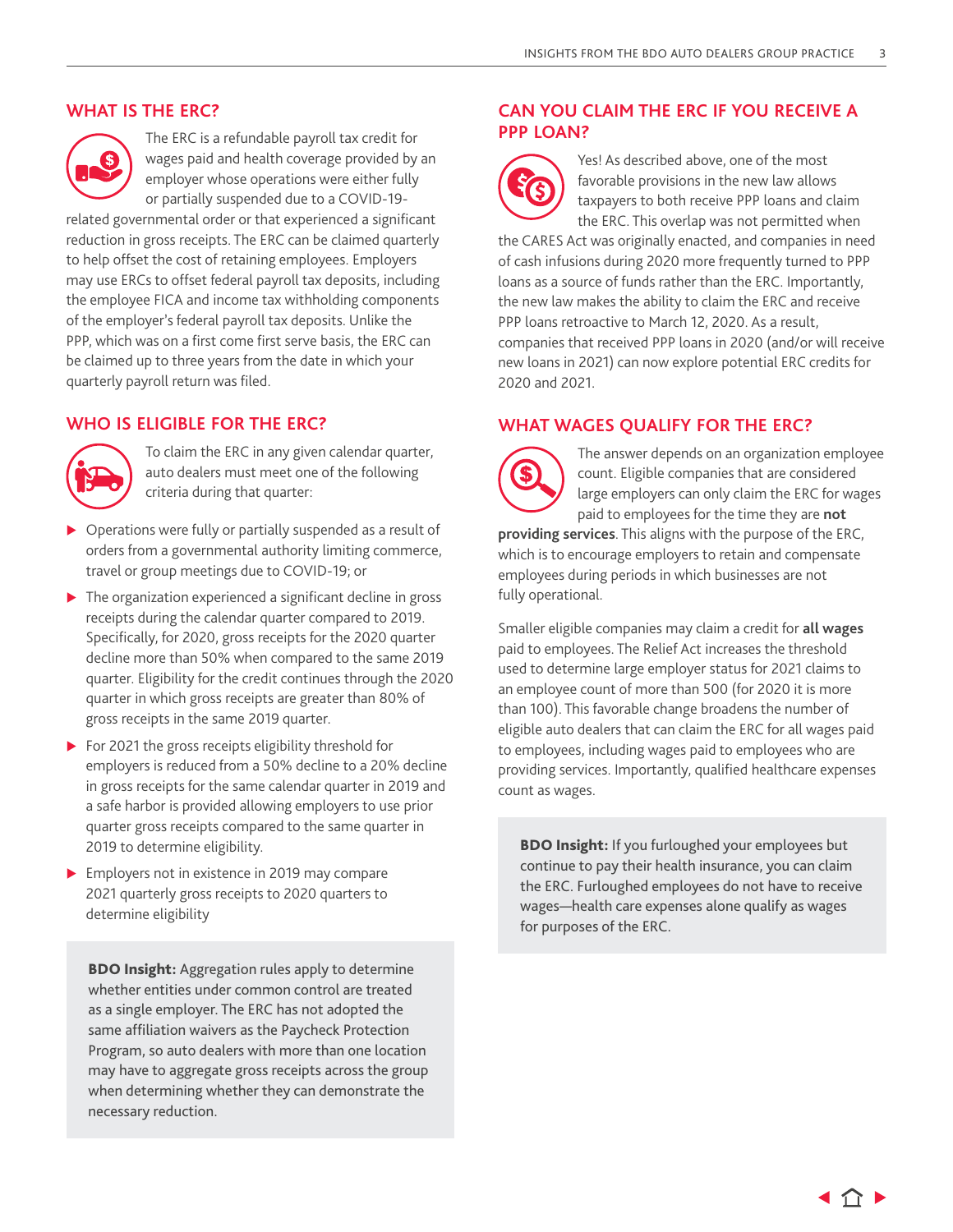#### **HOW IS THE DETERMINATION OF LARGE EMPLOYER STATUS MADE?**



Large Employer status is determined by counting the average number of full-time employees employed during 2019.

For this purpose, "full- time employee" means an employee who, with respect to any calendar month in 2019, worked an average of at least 30 hours per week or 130 hours in the month. This is the same definition used for purposes of the Affordable Care Act. Importantly, aggregation rules apply when determining the number of full-time employees. In general, all entities are considered a single employer if they are a controlled group of corporations, are under common control, or are aggregated for benefit plan purposes.

Companies that operated for the entire 2019 year compute the average number of full-time employees employed during 2019 by following the following steps:

**Step 1:** Count the number of full-time employees in each calendar month in 2019. Include only those employees that worked an average of at least 30 hours per week or 130 hours in the month.

**Step 2:** Add up each month's employee count from Step 1 and divide by 12.

**BDO Insight:** Aggregation rules apply to determine whether entities under common control are treated as a single employer. The ERC has not adopted the same affiliation waivers as the Paycheck Protection Program, so auto dealers with more than one location may have to aggregate the number of employees across the group to determine whether they meet the employee threshold.

**BDO Insight:** Part-time employees that work, on average, less than 30 hours per week are not counted in the determination of large employer status. Omitting part-time employees from the computation should result in more retail companies having 500 or less full-time employees and therefore being able to claim the ERC for all wages paid to employees in all four quarters of 2021 (assuming eligibility criteria are met).

Can the same wages be used for the computation of both the ERC and the amount of PPP loan forgiveness? No. Simply put, there is no double dipping. Wages used to claim the ERC cannot also be counted as "payroll costs" for purposes of determining the amount of PPP loan forgiveness, and companies that want to benefit from the ERC and have their PPP loans fully forgiven will need to have sufficient wages to cover both. To the extent an organization does not have sufficient wages, strategic planning will be needed in order to generate maximum benefits.

| <b>SUMMARY OF ERC CHANGES</b>                                                                                         | <b>PRIOR LAW:</b><br>$3/13/20 - 12/31/20$               | <b>NEW LAW:</b><br>$3/13/20 - 12/31/20$                                                          | <b>NEW LAW:</b><br>$1/1/21 - 12/31/21$                   |
|-----------------------------------------------------------------------------------------------------------------------|---------------------------------------------------------|--------------------------------------------------------------------------------------------------|----------------------------------------------------------|
| Interplay with PPP loan                                                                                               | No ERC if a forgiven<br><b>PPP</b> loan was<br>received | Taxpayers that receive a PPP loan can claim the<br><b>ERC, but double dipping is not allowed</b> |                                                          |
| Maximum Creditable Wages per<br><b>Employee</b>                                                                       | \$10,000 per year                                       |                                                                                                  | \$10,000 per quarter                                     |
| <b>Maximum Credit</b>                                                                                                 | 50% of eligible wages, up to \$5,000<br>per employee    |                                                                                                  | 70% of eligible<br>wages, up to \$28,000<br>per employee |
| Threshold to be considered a "Large<br>Employer" (based on average FTE in 2019,<br>and considering aggregation rules) | More than 100                                           |                                                                                                  | More than 500                                            |

◀ 仚 !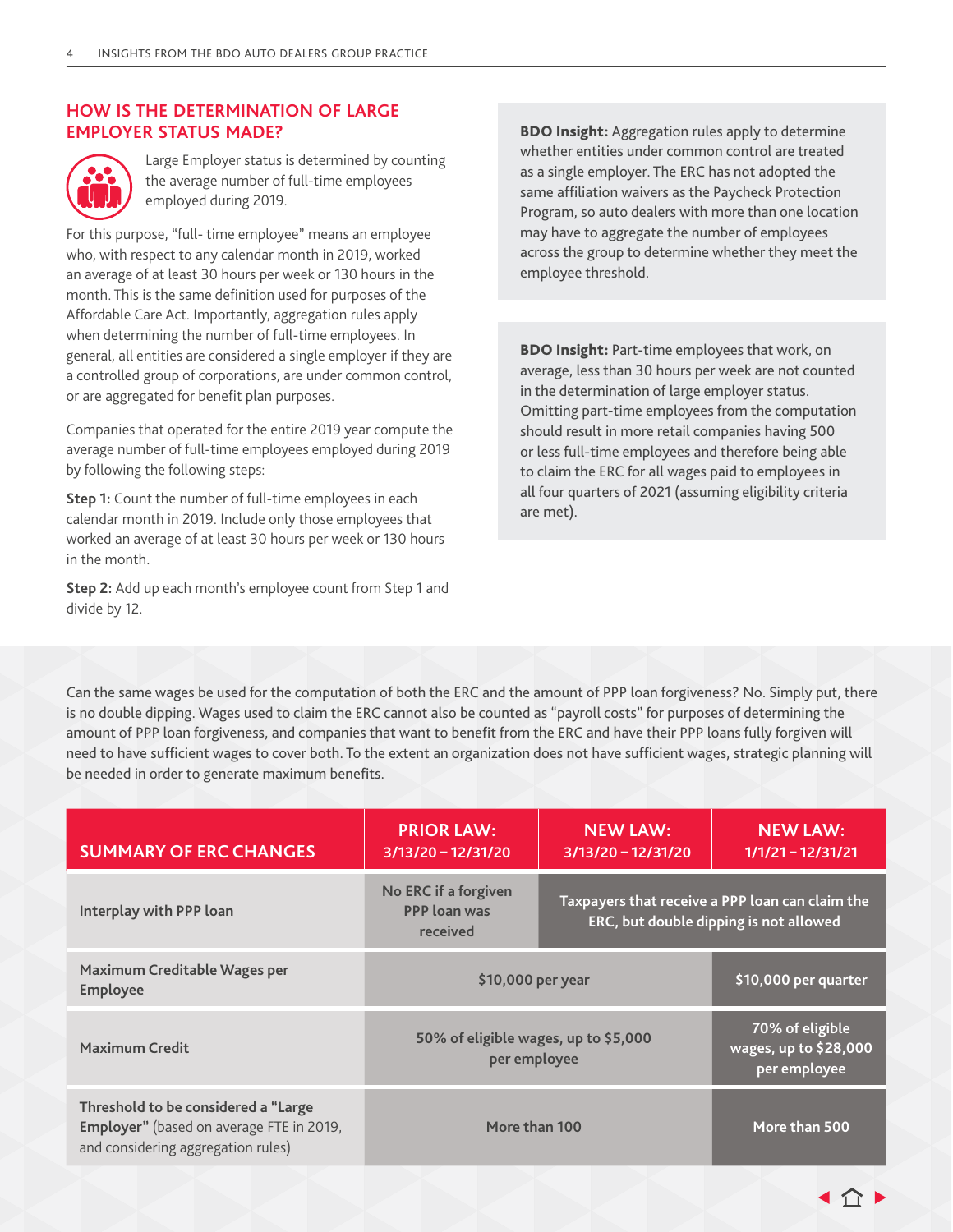# **People who know Auto Dealers know BDO.** www.bdo.com/**retail**